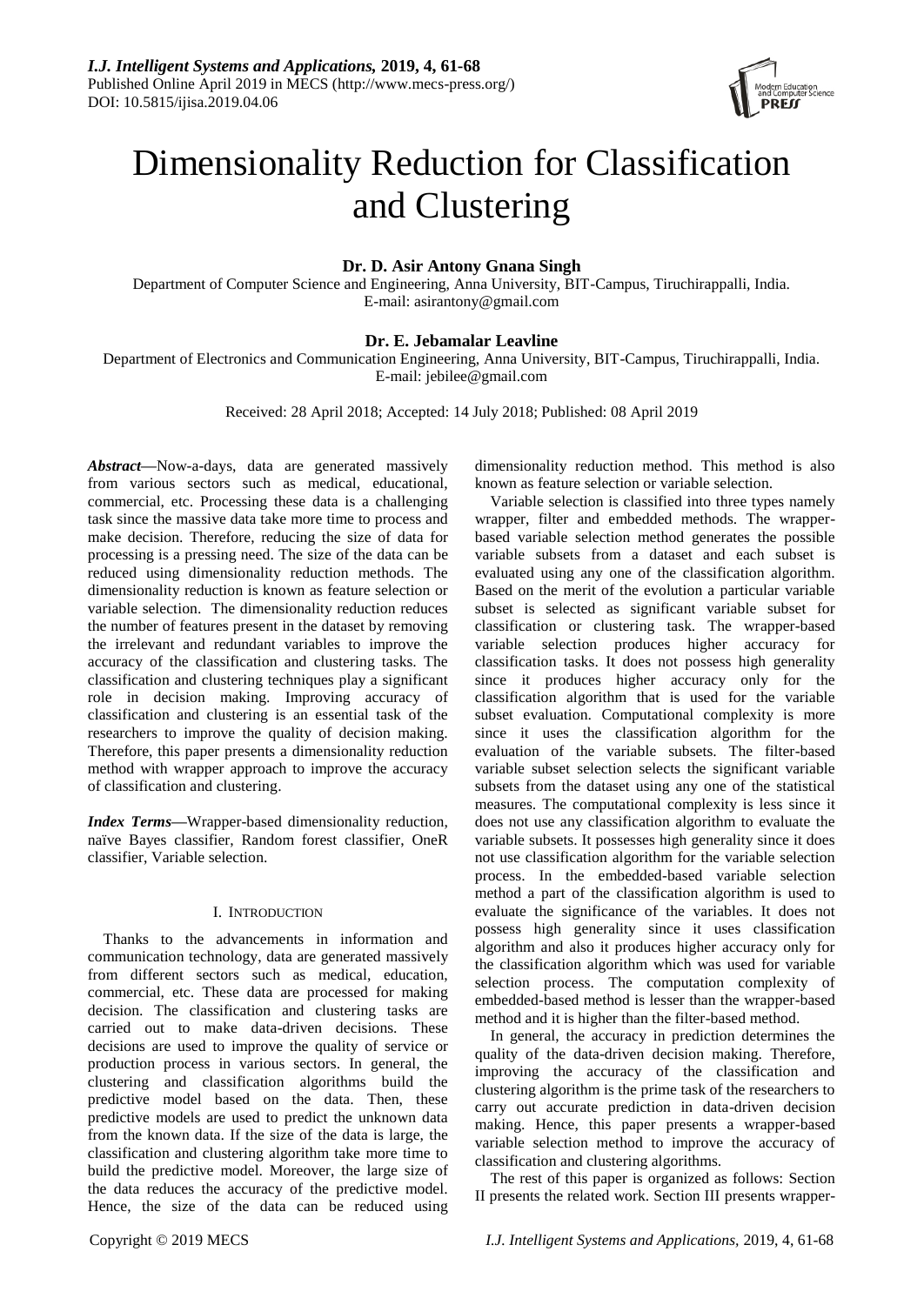based variable section. Section IV discusses the experimental setup and experimental procedure. Section V discusses the results. Section VI concludes the paper.

## II. RELATED WORKS

This section presents the review on the research works that are carried out by various researches related to the proposed research work. The classification task is carried out for recognition, prediction, and identification of the objects or data. The clustering tasks can be used to identify or predict the group label of the objects. The classification and clustering tasks are carried out in several domains for vide range of applications. For example, in medical, the classification task is used to diagnose the disease of the patient. In commercial applications, the classification task is performed to predict the buying behavior of the customers, genuine of the currency notes, etc. The clustering task is carried out in many sectors. For example, the clustering tasks are carried out for outlier detection in social networks to detect the intruders or unethical behavior groups. In a manufacturing unit, the outlier detection is used for identifying the defective components, etc. Therefore, there is a pressing need to improve the accuracy of clustering and classification. Improving the accuracy in classification and clustering can be achieved by dimensionality reduction methods. Hence, many researchers are involved in developing suitable dimensionality reduction methods to improve the accuracy in the classification and clustering algorithms.

In the recent past, face recognition is widely used for authentication and to provide security. Therefore, many researchers carry out the dimensionality reduction for face recognition application. Lina Liu et al presented a dimensionality reduction with locality constrained dictionary learning approach for data classification. This method is used for gender classification, face identification, and object recognition [1]. Sen Yuan et al. proposed a method known as multi-linear spatial discriminant analysis (MSDA) for dimensionality reduction. Using this method, the classification accuracy for face recognition is improved [2]. Moreover, Qiang Yu presented Euler- locality preserving projection (LPP) approach for dimensionality reduction and the experiment is conducted on the face dataset [4]. Furthermore, Min Jiang presented a dimensionality reduction approach to improve accuracy in classification. The face dataset is used to conduct the experiment [7].

Some of the researchers try to improve the classification accuracy in hyper-spectral data. Xuesong Wang et al. presented a dimensionality reduction method based on nonnegative sparse divergence and pairwise constraint discriminative analysis for improving accuracy in hyperspectral data classification [3] and Yanni Dong developed a dimensionality reduction method for improving accuracy for hyper-spectral image classification. In this method, locally adaptive dimensionality reduction metric is used for dimensionality reduction [6].

The classification algorithm is also used for detection of software fault and software vulnerability. Jeffrey Stuckman et al. investigated the effect of dimensionality reduction in predicting the software vulnerability [5]. Furthermore, some of the researchers concentrated on improving the accuracy in recognition and clustering tasks using dimensionality reduction. Changqing Zhang presented an unsupervised dimensionality reduction for improving accuracy in recognition and clustering tasks [8]. Dominik Sacha presented a dimensionality reduction approach [9]. Junli Liang presented a dimensionality reduction approach for tensor data recognition [10]. Moreover, D. Singh et al. developed a dimensionality reduction method for medical diagnosis [11].

H. B. Kekre et al described a dimensionality reduction method for content-based image retrieval (CBIR). However, the histogram-based feature extraction framework is used for variable reduction. In order to evaluate the presented work, the performance evaluation metrics such as precision, recall and length of string to retrieve all relevant images are used [12].

Ah. E. Hegazy et al proposed a dimensionality reduction approach using an improved whale optimization for data classification. The performance of this proposed method is compared with the different optimization techniques such as standard whale optimization, antlion optimization, genetic algorithm and particle swarm optimization [13].

Micheal O. Arowolo et al explored a hybrid dimensionality reduction approach to classify the microarray data. Moreover, the performance evaluation metrics such as time taken for training, accuracy, sensitivity, specificity, precision, area under curve and error are used to justify the performance of the proposed system [14].

Shilpa Sharma et al presented a dimensionality approach using the principle component analysis for recognize the hand sign [15]. Amir Enshaei et al presented a dimensionality reduction using the targeted projection pursuit technique [16].

Masoumeh Zareapoor et al used the dimensionality reduction method to classify the text documents [17]. Asir et al presented a feature ranking method for reducing the dimensionality to improve the accuracy of the classification algorithms [18]. Asir et al proposed a dimensionality reduction method using the rough set theory in order to improve the classification accuracy [19].

From the literature, it is observed that the dimensionality reduction removes the irrelevant and redundant variables from the training data so that the significant variables are obtained to develop the highly accurate classification or clustering models. Moreover, the dimensionality reduction is a tool to improve the accuracy of classification and clustering tasks. Therefore, this paper presents a wrapper-based dimensionality reduction approach to improve the accuracy of classification and clustering tasks.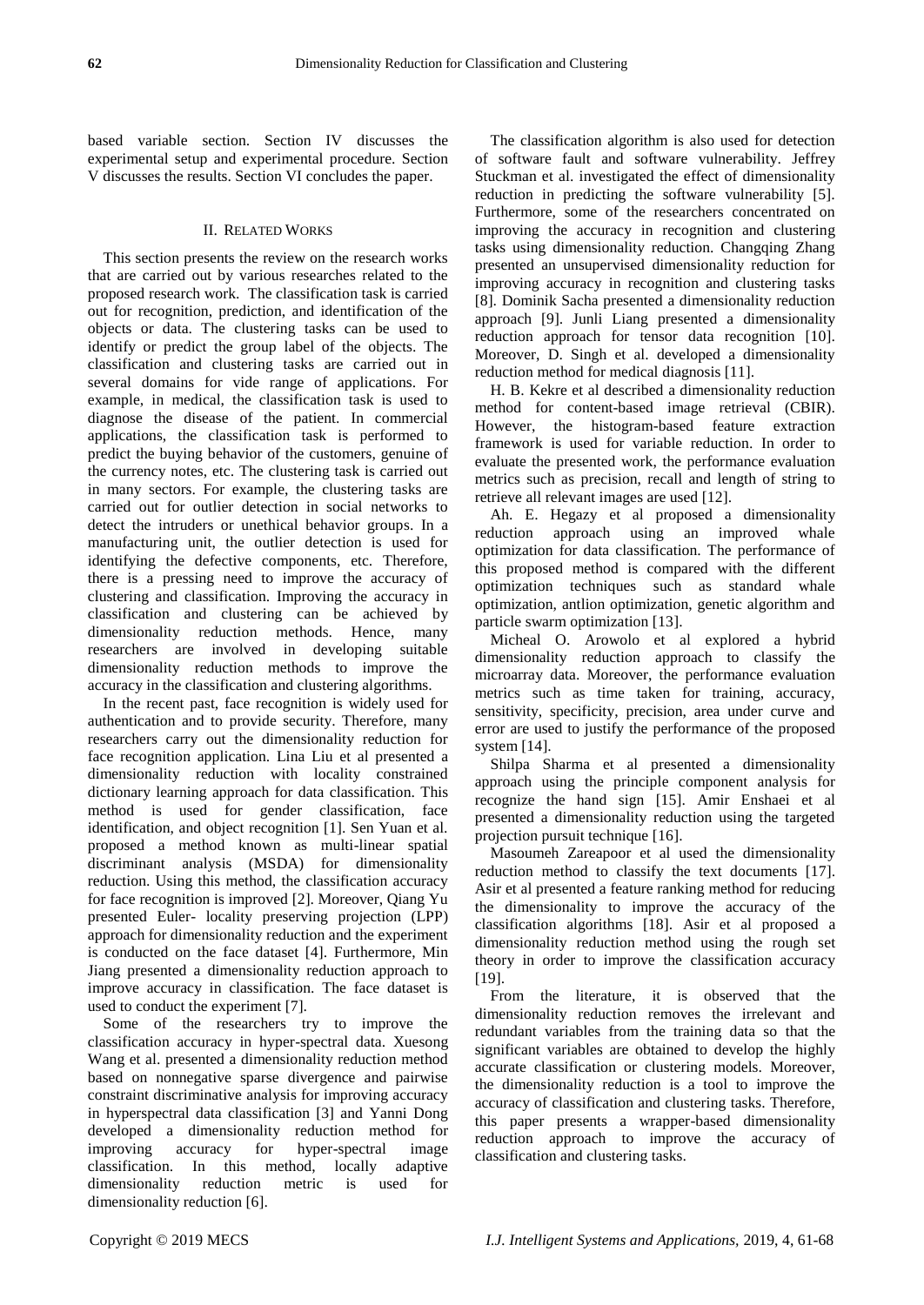#### III. WRAPPER-BASED DIMENSIONALITY REDUCTION

This section presents a wrapper-based dimensionality reduction approach. In the wrapper-based approach the classification algorithm is used to select the significant variable subset from the dataset. The algorithm of the wrapper-based approach is presented in Algorithm 1.

#### *Algorithm 1: Wrapper-based dimensionality reduction*

**Input:** Dataset with all variables  $D = \{V_1, V_2, V_3, \ldots, V_N\}$ **Output:** Selected set of variables  $D_{ss} = \{V_1, V_2, V_3, \ldots, V_n\}$ 

Where, D, V and D represent the dataset, variables and selected variable subset respectively. N represents total number of variable in D. n represents total number of variables selected from D.

- *Step 1:* Begin
- *Step 2:* Read the dataset D
- *Step 3:* Perform searching to form the variable subset
- *Step 4:* Evaluate variable subset using classification algorithm
- *Step 5:* If the selected subset does not meet the criterion go to Step 4 otherwise go to Step 6
- *Step 6:* Select the best variable subset
- *Step 7:* End



Fig.1. Flowchart representation of Wrapper-based dimensionality reduction

Algorithm 1 and Fig. 1 presents the wrapper-based dimensionality reduction. This algorithm receives the dataset with all variables  $D = \{V_1, V_2, V_3, \ldots, V_N\}$  and produces the selected set of variables  $D_{ss} = \{V_1, V_2,$  $V_3, \ldots, V_n$  is received as the output. Initially, the dataset is read and searching is performed on the dataset to generate the variable subsets. Then the variable subsets are evaluated using the classification algorithm. If the evaluated variable subset meets the criterion then that variable subset is selected as the significant variable subset.

#### IV. EXPERIMENTAL SETUP AND EXPERIMENTAL **PROCEDURE**

The experiment is conducted using the Weka software [20] with the computer system configuration of Windows 7 Professional 64-bit Operating system, Intel(R) Core(TM) 2 CPU T5300 @ 1.73 GHz Processor, 4.00 GB RAM and 300 GB Hard disk. The experiment is conducted with 10 well-known publically available dataset from various domains, collected from the Weka dataset repository. The details of datasets are presented in Table 1.

### *A. Experiment1: Dimensionality Reduction for Classification Algorithm*

The Fig. 2 shows the experimental procedure for the dimensionality reduction for classification algorithm. Initially, the dataset is given to the dimensionality reduction algorithms namely correlation-based feature selection (CFS) and the wrapper-based method namely wrapper-based feature selection with na we Bayes classifier (W-NB), wrapper-based feature selection with OneR classifier (W-OR), wrapper-based feature selection with random forest classifier (W-RF). Then, the variables of the dataset are reduced.



Fig.2. Flowchart representation of Experiment1: Dimensionality Reduction for Classification Algorithm

Then the reduced variable dataset is given to the respective classification algorithms. In this paper, three classification algorithms are used to validate the dimensionality reduction methods namely naïve Bayes classifier (NB), OneR classifier (OR), and random forest classifier (RF). Moreover, the correlation-based feature selection (CFS) and the classifiers that are used in this paper are described as follows: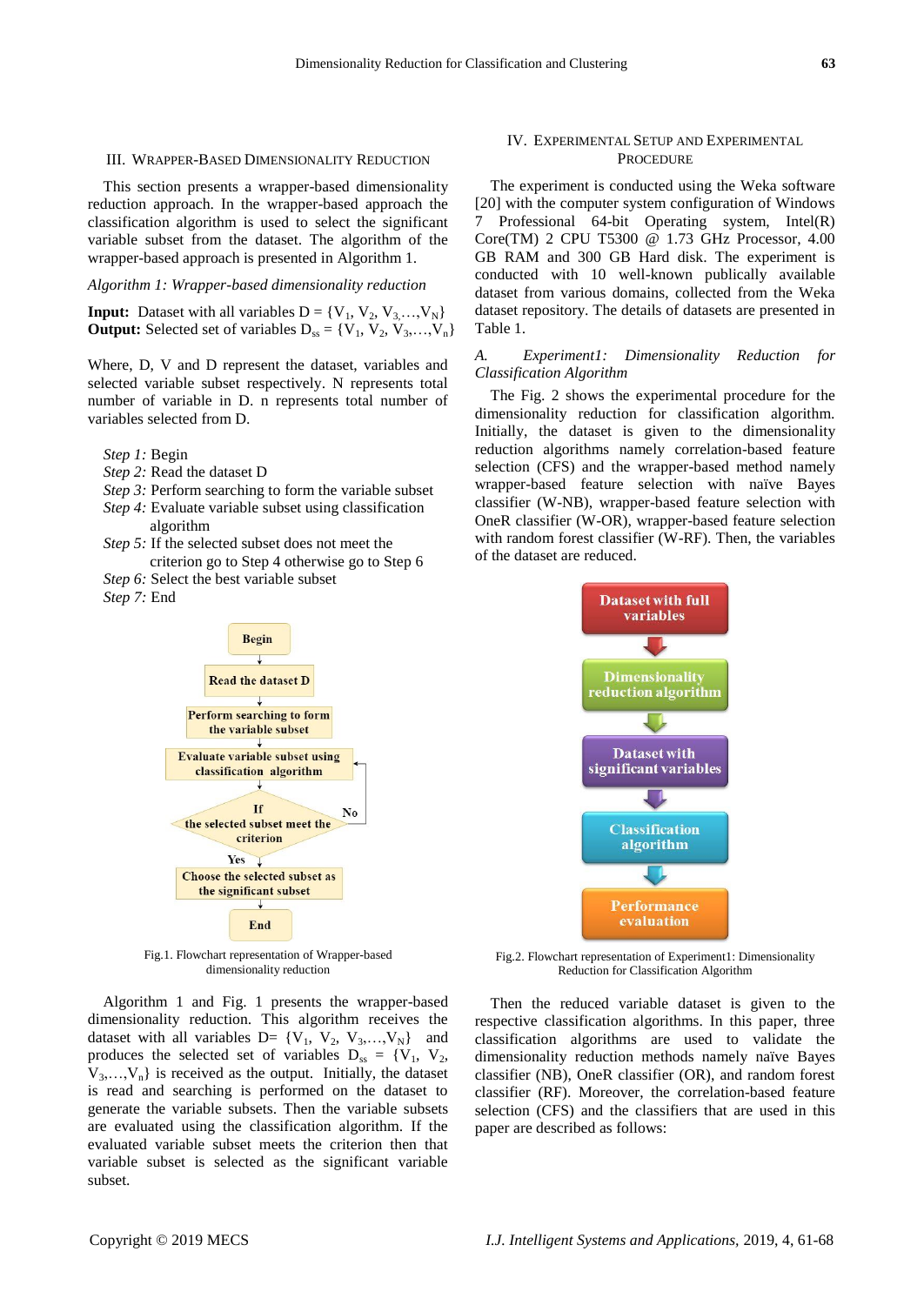*Correlation-based feature selection (CFS):* This approach initially generates the number of possible variable subsets from the given dataset. Then, each subset is evaluated using the correlation measures with the statement of "The variables of a best variable subset have high correlation with the class attribute and have low correlation among the variables that are present in the variable subset" [21].

*Naïve bayes classifier (NB):* The NB classifier fundamentally belongs to the category of probabilisticbased classification approach. The naïve Bayes probabilistic method is used in classification algorithm to develop the classification model. In this classification approach, it is assumed that the values of the different variables that are present in the dataset are independent. This classification approach is used for various real-world applications in order to solve the classification problems. Moreover, the NB classifier estimates the parameters that are used to classify the unknown class label of the given instance by even small number of training data [22].

*OneR classifier (OR):* The OR classification algorithm is known as "one rule" classification algorithm. This algorithm generates one rule for each variable that are present in the dataset and selects the rule which one is minimum error among the other rules to perform the classification task [23].

*Random forest classifier (RF):* The random forest algorithm uses the decision trees to construct the classification model. The forest is refereed as a set of decision trees used for improving the predictive accuracy [24].

## *B. Experiment 2: Dimensionality Reduction for Clustering Algorithm*

The Fig. 3 shows the experimental procedure for the dimensionality reduction for clustering algorithm. Initially, the dataset is given to the dimensional reduction algorithms namely wrapper-based feature selection with naïve Bayes classifier (W-NB). Then, the variables of the dataset are reduced. Then the reduced variable dataset is given into the k-means clustering algorithm with different number of clusters.

| Dataset              | Variables | <b>Instances</b> | Classes        |  |
|----------------------|-----------|------------------|----------------|--|
| <b>Breast-Cancer</b> | 9         | 289              | 2              |  |
| Contact-Lenses       | 4         | 24               | 3              |  |
| Credit-G             | 20        | 1000             | 2              |  |
| <b>Diabetes</b>      | 8         | 768              | 2              |  |
| Glass                | 9         | 214              | 7              |  |
| Ionosphere           | 34        | 351              | 2              |  |
| Labor                | 16        | 57               | $\overline{c}$ |  |
| Segment              | 19        | 1500             | 7              |  |
| Soybean              | 35        | 683              | 19             |  |
| Vote                 | 16        | 435              | 2              |  |
| Average              | 17        | 7.4              | 5.9            |  |



Fig.3. Flowchart representation of Experiment1: Dimensionality Reduction for Classification Algorithm

*K-means clustering:* This clustering algorithm randomly chooses the k numbers of data points from the dataset to form the k number of clusters. Initially, the chosen k data points are considered as the cluster center and the distance between the cluster center and other data points are calculated in an iterative manner. Then, the cluster center is changed iteratively for forming the perfect clusters [25] [26].

#### V. RESULTS AND DISCUSSION

This section presents the experimental results. Table 2 and Figure 4 show the total number of variable (WO) of the dataset and the number of variables in the reduced dataset by the dimensionality reduction methods. Table 3 and Figure 5 show the classification accuracy of naïve Bayes (NB) classifier with total number of attributes and different dimensionality reduction techniques. Table 4 and Figure 6 show the classification accuracy of OneR classifier (OR) with total number of attributes and different dimensionality reduction techniques. Table 5 and Figure 7 show classification accuracy of random forest classifier (RF) with total number of attributes and different dimensionality reduction techniques. Table 6 shows the sum of squared errors of clustering with different number of clusters respect to total number of attributes and different dimensionality reduction techniques for various dataset. Figure 8 shows sum of squared errors of clustering with different number of clusters respect to total number of attributes and different dimensionality reduction techniques for the dataset Breast Cancer. Figure 9 shows sum of squared errors of clustering with different number of clusters respect to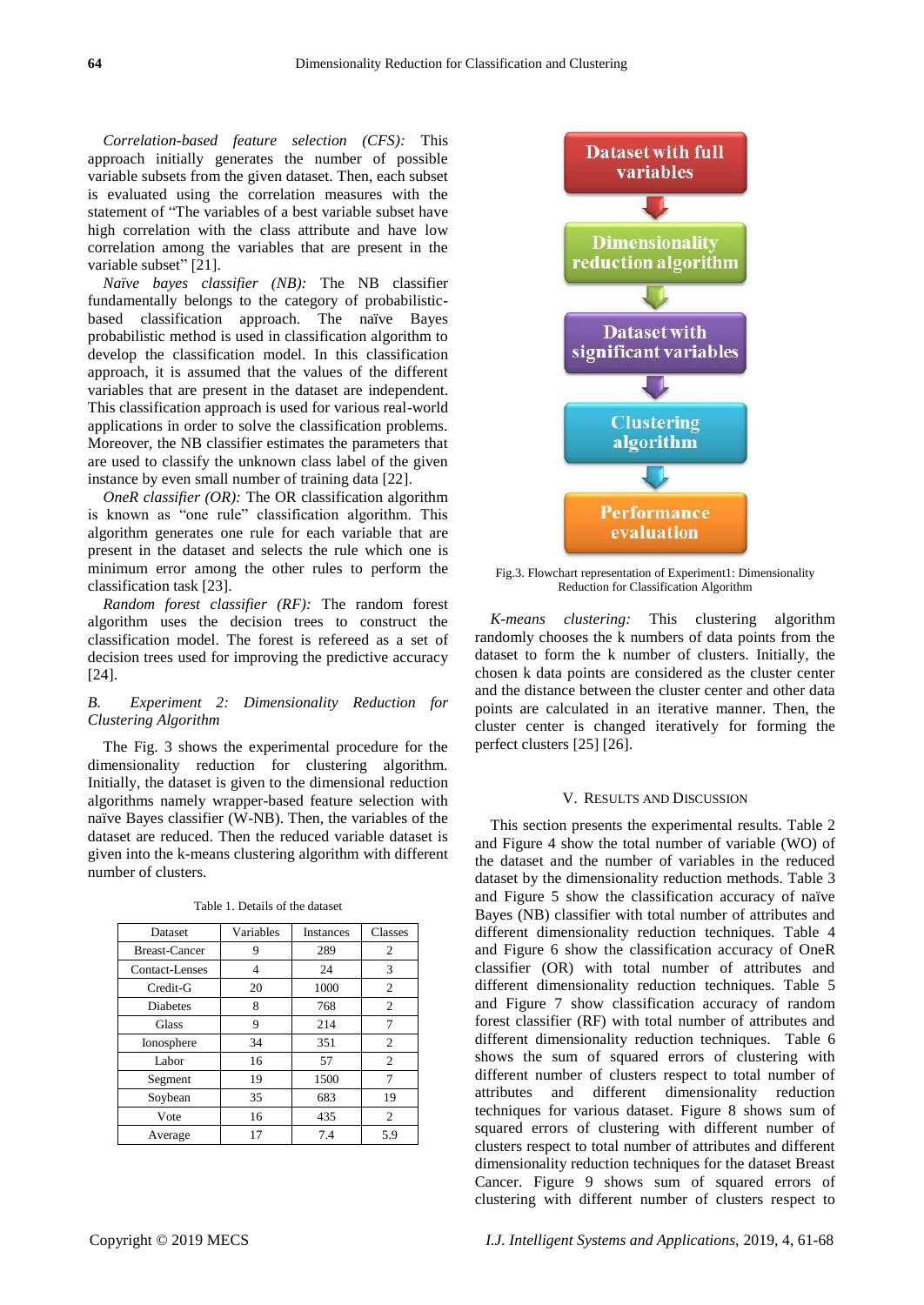total number of attributes and different dimensionality reduction techniques for the dataset Glass. Figure 10 shows sum of squared errors of clustering with different number of clusters respect to total number of attributes and different dimensionality reduction techniques for the dataset Ionosphere.

| Dataset              | wo | CFS | W+NB           | W+OR | W+RF           |
|----------------------|----|-----|----------------|------|----------------|
| <b>Breast-Cancer</b> | 9  | 5   | 2              |      | 2              |
| Contact-<br>Lenses   | 4  |     | $\overline{2}$ | 1    | $\overline{2}$ |
| Credit-G             | 20 | 3   | 12             | 1    | 3              |
| <b>Diabetes</b>      | 8  | 4   | 5              |      | 7              |
| Glass                | 9  | 8   | $\mathfrak{2}$ | 1    | 5              |
| Ionosphere           | 34 | 14  | 5              |      | 15             |
| Labor                | 16 | 7   | 5              |      | 16             |
| Segment              | 19 | 6   | 6              |      | 7              |
| Soybean              | 35 | 22  | 17             | 1    | 15             |
| Vote                 | 16 | 4   | 3              | 1    | 7              |
| Average              | 17 | 7.4 | 5.9            |      | 7.9            |

Table 2. Number of variable with respect to the wrapper methods

 $\overline{\phantom{a}}$ 



Fig.4. Number of variable with respect to the wrapper methods

Table 3. Classification accuracy of naïve Bayes (NB) classifier with total number of attributes and different dimensionality reduction techniques

| Dataset         | <b>WO</b> | $W+NB$ | <b>CFS</b> |  |
|-----------------|-----------|--------|------------|--|
| Breast-Cancer   | 71.67     | 75.17  | 72.37      |  |
| Contact-Lenses  | 76.15     | 87.50  | 82.49      |  |
| Credit-G        | 75.40     | 76.10  | 74.40      |  |
| <b>Diabetes</b> | 76.30     | 77.73  | 77.47      |  |
| <b>Glass</b>    | 48.59     | 58.87  | 47.66      |  |
| Ionosphere      | 82.62     | 91.45  | 92.02      |  |
| Labor           | 89.47     | 89.47  | 91.22      |  |
| Segment         | 81.06     | 88.06  | 81.73      |  |
| Soybean         | 92.97     | 93.85  | 92.24      |  |
| Vote            | 90.11     | 96.32  | 96.09      |  |
| Average         | 78.43     | 83.45  | 80.76      |  |

From Table 2 and Fig. 4, it is observed that W+OR significantly reduces the number of variable from the datasets and W+NB reduces more number of variables from the dataset than the CFS and W+RF. From Table 3 and Fig. 5, it is observed that W+NB produces better accuracy compared to other dimensionality reduction methods in terms of average accuracy.



Fig.5. Classification accuracy of na we Bayes classifier (NB) with total number of attributes and different dimensionality reduction techniques

Table 4. Classification accuracy of OneR classifier (OR) with total number of attributes and different dimensionality reduction techniques

| Dataset              | <b>WO</b> | $W+OR$ | <b>CRF</b>     |  |
|----------------------|-----------|--------|----------------|--|
| <b>Breast-Cancer</b> | 65.73     | 72.37  | 65.73          |  |
| Contact-Lenses       | 70.83     | 70.83  | 70.83          |  |
| Credit-G             | 66.10     | 71.70  | 71.1           |  |
| <b>Diabetes</b>      | 71.48     | 71.48  | 71.48<br>57.94 |  |
| Glass                | 57.94     | 57.94  |                |  |
| Ionosphere           | 80.91     | 82.62  | 80.91          |  |
| Labor                | 71.92     | 77.19  | 77.19          |  |
| Segment              | 64.26     | 65.00  | 64.26          |  |
| Soybean              | 39.97     | 39.97  | 36.60          |  |
| Vote                 | 95.63     | 95.63  | 95.63          |  |
| Average              | 68.47     | 70.47  | 69.16          |  |



Fig.6. Classification accuracy of OneR classifier (OR) with total number of attributes and different dimensionality reduction techniques

Table 5. Classification accuracy of random forest classifier (RF) with total number of attributes and different dimensionality reduction techniques

| Dataset              | <b>WO</b> | $W+RF$ | <b>CFS</b> |
|----------------------|-----------|--------|------------|
| <b>Breast-Cancer</b> | 69.58     | 75.17  | 70.62      |
| Contact-Lenses       | 70.83     | 83.33  | 62.50      |
| Credit-G             | 76.40     | 73.90  | 70.20      |
| <b>Diabetes</b>      | 75.78     | 76.17  | 74.73      |
| <b>Glass</b>         | 79.90     | 78.50  | 79.90      |
| Ionosphere           | 92.87     | 95.15  | 94.87      |
| Labor                | 89.47     | 85.96  | 87.71      |
| Segment              | 97.86     | 98.00  | 98.13      |
| Soybean              | 92.97     | 93.26  | 94.28      |
| Vote                 | 96.09     | 95.86  | 96.09      |
| Average              | 84.17     | 85.53  | 82.90      |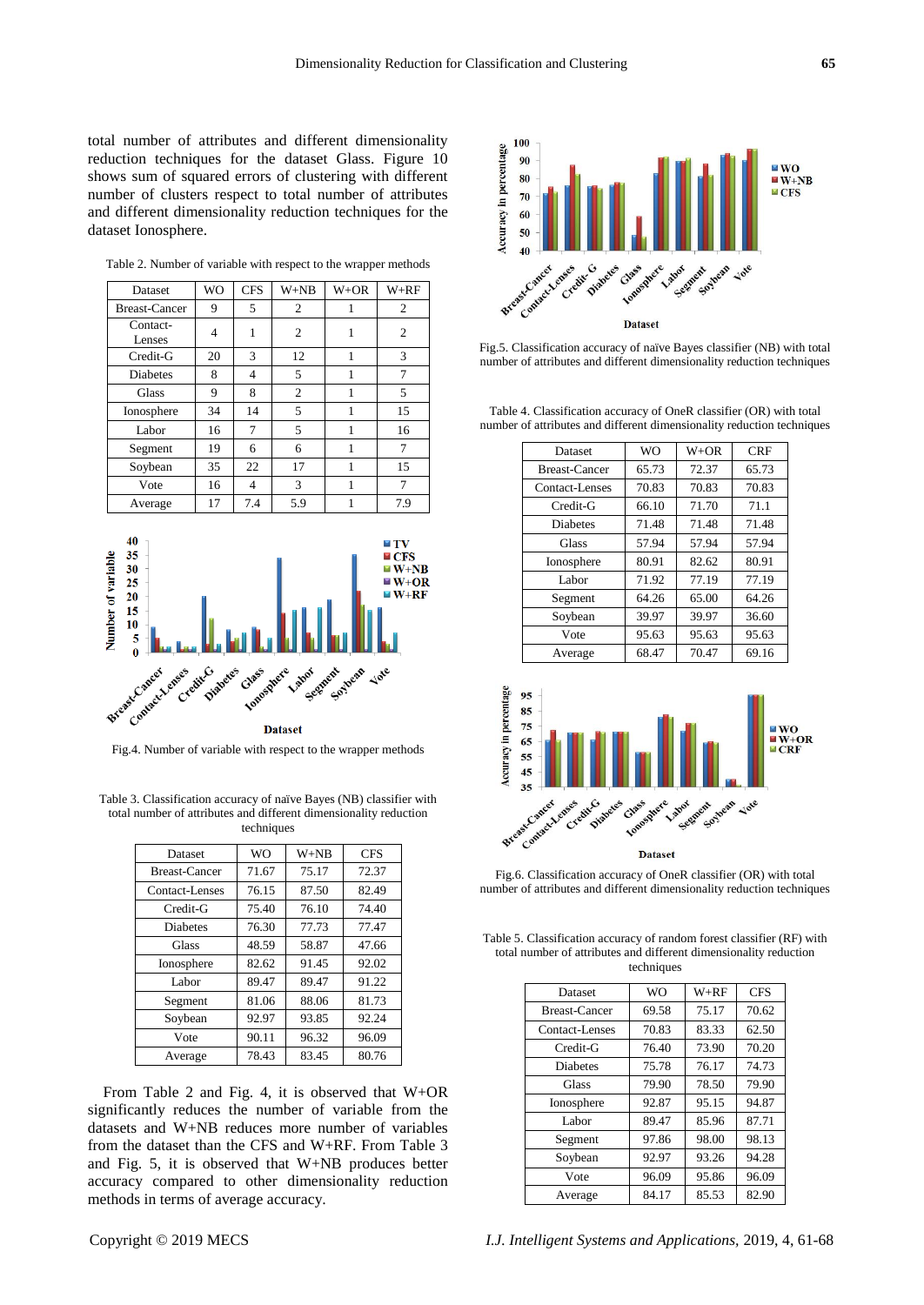| Dataset           |            | Number of clusters |        |        |        |        |        |        |        |        |
|-------------------|------------|--------------------|--------|--------|--------|--------|--------|--------|--------|--------|
|                   |            | 2                  | 3      | 4      |        | 6      |        | 8      | 9      | 10     |
| Breast-<br>Cancer | WO.        | 1177.00            | 977.00 | 932.00 | 888.00 | 847.00 | 826.00 | 798.00 | 800.00 | 766.00 |
|                   | $W+NB$     | 0191.00            | 120.00 | 100.00 | 067.00 | 045.00 | 033.00 | 025.00 | 018.00 | 000.00 |
|                   | <b>CFS</b> | 0553.00            | 479.00 | 444.00 | 443.00 | 430.00 | 422.00 | 386.00 | 365.00 | 351.00 |
| Glass             | WO.        | 0118.20            | 077.12 | 075.33 | 066.13 | 052.18 | 049.94 | 048.47 | 048.04 | 038.47 |
|                   | $W+NB$     | 0075.51            | 044.99 | 043.98 | 042.33 | 029.52 | 041.20 | 028.95 | 012.27 | 028.46 |
|                   | <b>CFS</b> | 0118.97            | 073.14 | 070.58 | 061.39 | 048.43 | 046.19 | 045.15 | 035.49 | 035.35 |
| Ionos<br>phere    | WO.        | 0726.10            | 698.25 | 585.51 | 537.73 | 518.41 | 512.51 | 492.88 | 466.82 | 452.85 |
|                   | $W+NB$     | 0210.64            | 201.97 | 082.00 | 076.90 | 075.67 | 075.05 | 074.63 | 063.33 | 054.16 |
|                   | <b>CFS</b> | 0302.91            | 263.11 | 254.00 | 242.02 | 235.37 | 227.92 | 207.80 | 214.86 | 196.37 |

Table 6. Sum of squared errors of clustering with different number of clusters respect to total number of attributes and different dimensionality reduction techniques for various dataset



Fig.7. Classification accuracy of random forest classifier (RF) with total number of attributes and different dimensionality reduction techniques



Fig.8. Sum of squared errors of clustering with different number of clusters respect to total number of attributes and different dimensionality reduction techniques for the dataset Breast-Cancer



Fig.9. Sum of squared errors of clustering with different number of clusters respect to total number of attributes and different dimensionality reduction techniques for the dataset Glass

The full set of variables (WO) produce the accuracy equal to the W+NB for the Labor dataset. However, the W+NB reduces the 25% of the features from WOW+NB produces better accuracy with NB for more number of datasets than CFS. From Table 4 Fig. 6, it is observed that W+OR produces better accuracy compared to other dimensionality reduction methods in terms of average accuracy. W+OR produces better accuracy with NB for more number of datasets than CFS. Table 5 and Fig. 7 reveals that W+RF produces better accuracy compared to other dimensionality reduction methods in terms of average accuracy.



Fig.10. Sum of squared errors of clustering with different number of clusters respect to total number of attributes and different dimensionality reduction techniques for the dataset Ionosphere

W+RF produces better accuracy with the RF for more number of datasets than CFS. From Table 6 and Fig. 8 to Fig. 10, it is obvious that W+NB reduces the sum of squared errors of clustering with different number of clusters compared to WO and CFS for the datasets Breast-Cancer, Glass and Ionosphere. Hence, the wrapper-based methods produce higher classification accuracy with the classification algorithms and reduce the sum of squared errors for the clustering algorithms.

#### VI. CONCLUSION

This paper presented the wrapper-based dimensionality reduction method for classification and clustering. The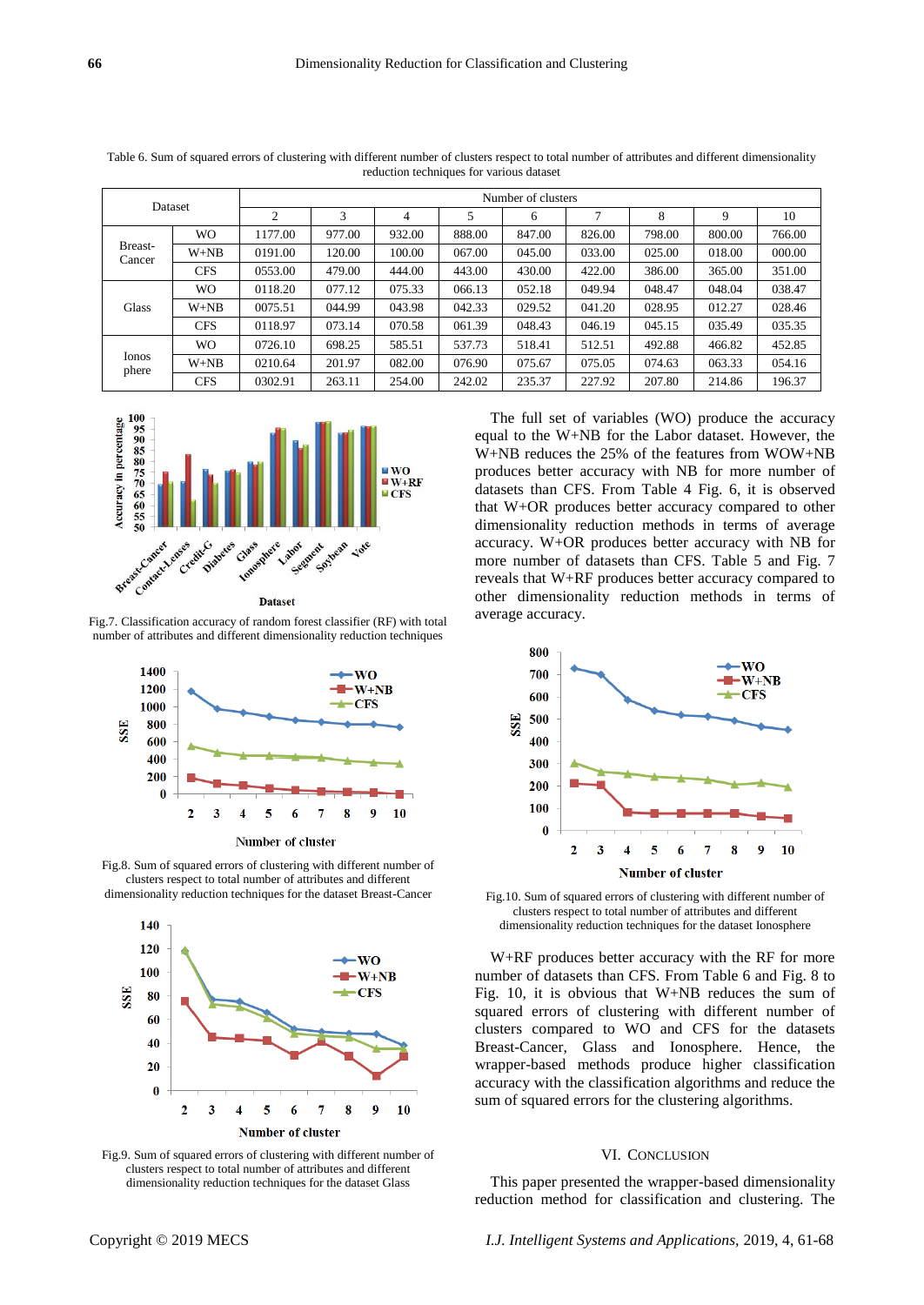presented wrapper-based methods namely wrapper-based feature selection with naïve Bayes classifier (W-NB), wrapper-based feature selection with OneR classifier (W-OR), and wrapper-based feature selection with random forest classifier (W-RF) produce better accuracy for the classification algorithms. Moreover, the wrapper-based dimensionality reduction method W-NB reduces the sum of squared errors compared to other methods. For the extension of this work, different types of classification algorithms can be incorporated with the presented approach.

#### **REFERENCES**

- [1] L. Liu, S. Ma, L. Rui and J. Lu, "Locality constrained dictionary learning for non-linear dimensionality reduction and classification," *in IET Computer Vision, vol. 11, no. 1, (2017), pp. 60-67.*
- [2] S. Yuan, X. Mao and L. Chen, "Multilinear Spatial Discriminant Analysis for Dimensionality Reduction," in *IEEE Transactions on Image Processing, vol. 26, no. 6, (2017), pp. 2669-2681.*
- [3] X. Wang, Y. Kong, Y. Gao and Y. Cheng, "Dimensionality Reduction for Hyperspectral Data Based on Pairwise Constraint Discriminative Analysis and Nonnegative Sparse Divergence," *in IEEE Journal of Selected Topics in Applied Earth Observations and Remote Sensing,* vol. 10, no. 4, ( 2017) pp. 1552-1562.
- [4] Q. Yu, R. Wang, B. N. Li, X. Yang and M. Yao, "Robust Locality Preserving Projections With Cosine-Based Dissimilarity for Linear Dimensionality Reduction," in *IEEE Access, vol. 5, no.3, (2017), pp. 2676-2684.*
- [5] J. Stuckman, J. Walden and R. Scandariato, "The Effect of Dimensionality Reduction on Software Vulnerability Prediction Models," in *IEEE Transactions on Reliability, vol. 66, no. 1, (2017), pp. 17-37.*
- [6] Y. Dong, B. Du, L. Zhang and L. Zhang, "Exploring Locally Adaptive Dimensionality Reduction for Hyperspectral Image Classification: A Maximum Margin Metric Learning Aspect," in *IEEE Journal of Selected Topics in Applied Earth Observations and Remote Sensing, vol. 10, no. 3, (2017), pp. 1136-1150.*
- [7] M. Jiang, W. Huang, Z. Huang and G. G. Yen, "Integration of Global and Local Metrics for Domain Adaptation Learning Via Dimensionality Reduction," in *IEEE Transactions on Cybernetics, vol. 47, no. 1, (2017) pp. 38-51.*
- [8] C. Zhang, H. Fu, Q. Hu, P. Zhu and X. Cao, "Flexible Multi-View Dimensionality Co-Reduction," in *IEEE Transactions on Image Processing, vol. 26, no. 2, (2017), pp. 648-659.*
- [9] D. Sacha et al., "Visual Interaction with Dimensionality Reduction: A Structured Literature Analysis," in *IEEE Transactions on Visualization and Computer Graphics, vol. 23, no. 1, (2017), pp. 241-250.*
- [10] J. Liang, G. Yu, B. Chen and M. Zhao, "Decentralized Dimensionality Reduction for Distributed Tensor Data Across Sensor Networks," in *IEEE Transactions on Neural Networks and Learning Systems, vol. 27, no. 11, pp. 2174-2186, Nov. 2016.*
- [11] D. Asir Antony Gnana Singh, E. Jebamalar Leavline, R. Priyanka, P. Padma Priya, "Dimensionality Reduction using Genetic Algorithm for Improving Accuracy in Medical Diagnosis", *International Journal of Intelligent Systems and Applications (IJISA),* Vol.8, No.1, pp.67-73, 2016. DOI: 10.5815/ijisa.2016.01.08
- [12] H. B. Kekre, Kavita Sonawane,"Histogram Bins Matching Approach for CBIR Based on Linear grouping for Dimensionality Reduction", IJIGSP, vol.6, no.1, pp. 68-82, 2014.DOI: 10.5815/ijigsp.2014.01.10
- [13] Ah. E. Hegazy, M. A. Makhlouf, Gh. S. El-Tawel, " Dimensionality Reduction Using an Improved Whale Optimization Algorithm for Data Classification", International Journal of Modern Education and Computer Science(IJMECS), Vol.10, No.7, pp. 37-49, 2018.DOI: 10.5815/ijmecs.2018.07.04
- [14] Micheal O. Arowolo, Sulaiman O. Abdulsalam, Rafiu M. Isiaka, Kazeem A. Gbolagade, "A Hybrid Dimensionality Reduction Model for Classification of Microarray Dataset", International Journal of Information Technology and Computer Science(IJITCS), Vol.9, No.11, pp.57-63, 2017. DOI: 10.5815/ijitcs.2017.11.06
- [15] Shilpa Sharma, Rachna Manchanda,"Implementation of Hand Sign Recognition for NonLinear Dimensionality Reduction based on PCA", International Journal of Image, Graphics and Signal Processing(IJIGSP), Vol.9, No.2, pp.37-45, 2017.DOI: 10.5815/ijigsp.2017.02.05
- [16] Amir Enshaei, Joe Faith, "Feature Selection with Targeted Projection Pursuit", International Journal of Information Technology and Computer Science (IJITCS), vol.7, no.5, pp.34-39, 2015. DOI: 10.5815/ijitcs.2015.05.05
- [17] Masoumeh Zareapoor, Seeja K. R,"Feature Extraction or Feature Selection for Text Classification: A Case Study on Phishing Email Detection", IJIEEB, vol.7, no.2, pp.60-65, 2015. DOI:10.5815/ijieeb.2015.02.08
- [18] Singh, D.A.A.G., Balamurugan, S.A.A. & Leavline, E.J. "An unsupervised feature selection algorithm with feature ranking for maximizing performance of the classifiers" *Int. J. Autom. Comput. (2015) 12: 511.* https://doi.org/10.1007/s11633-014-0859-5
- [19] Singh, D. Asir Antony Gnana, E. Jebamalar Leavline, E. Priyanka, and C. Sumathi. "Feature selection using rough set for improving the performance of the supervised learner." *International Journal of Advanced Science and Technology 87 (2016): 1-8.*
- [20] Eibe Frank, Mark A. Hall, and Ian H. Witten (2016). The WEKA Workbench. Online Appendix for "Data Mining: Practical Machine Learning Tools and Techniques", *Morgan Kaufmann, Fourth Edition, 2016.*
- [21] Hall, M.A., 2000. Correlation-based feature selection of discrete and numeric class machine learning*. Ph.D Thesis, Department of Computer Science, the University of Waikato.*
- [22] Singh, G., Antony, D.A. and Leavline, E.J., 2013. Data Mining In Network Security-Techniques & Tools: A Research Perspective. *Journal of theoretical & applied information technology, 57(2).*
- [23] R.C. Holte (1993). Very simple classification rules perform well on most commonly used datasets. *Machine Learning. 11:63-91.*
- [24] Pal, M., 2005. Random forest classifier for remote sensing classification. *International Journal of Remote Sensing, 26(1), pp.217-222.*
- [25] D. Asir Antony Gnana Singh , A. Escalin Fernando , E. Jebamalar Leavline' "Performance Analysis on Clustering Approaches for Gene Expression Data" *International Journal of Advanced Research in Computer and Communication Engineering Vol. 5, Issue 2, February 2016.*
- [26] D. Asir Antony Gnana Singh, E. Jebalamar Leavline, "Model-Based Outlier Detection System with Statistical Preprocessing", *Journal of Modern Applied Statistical Methods, May 2016, Vol. 15, No. 1, 789-801.*